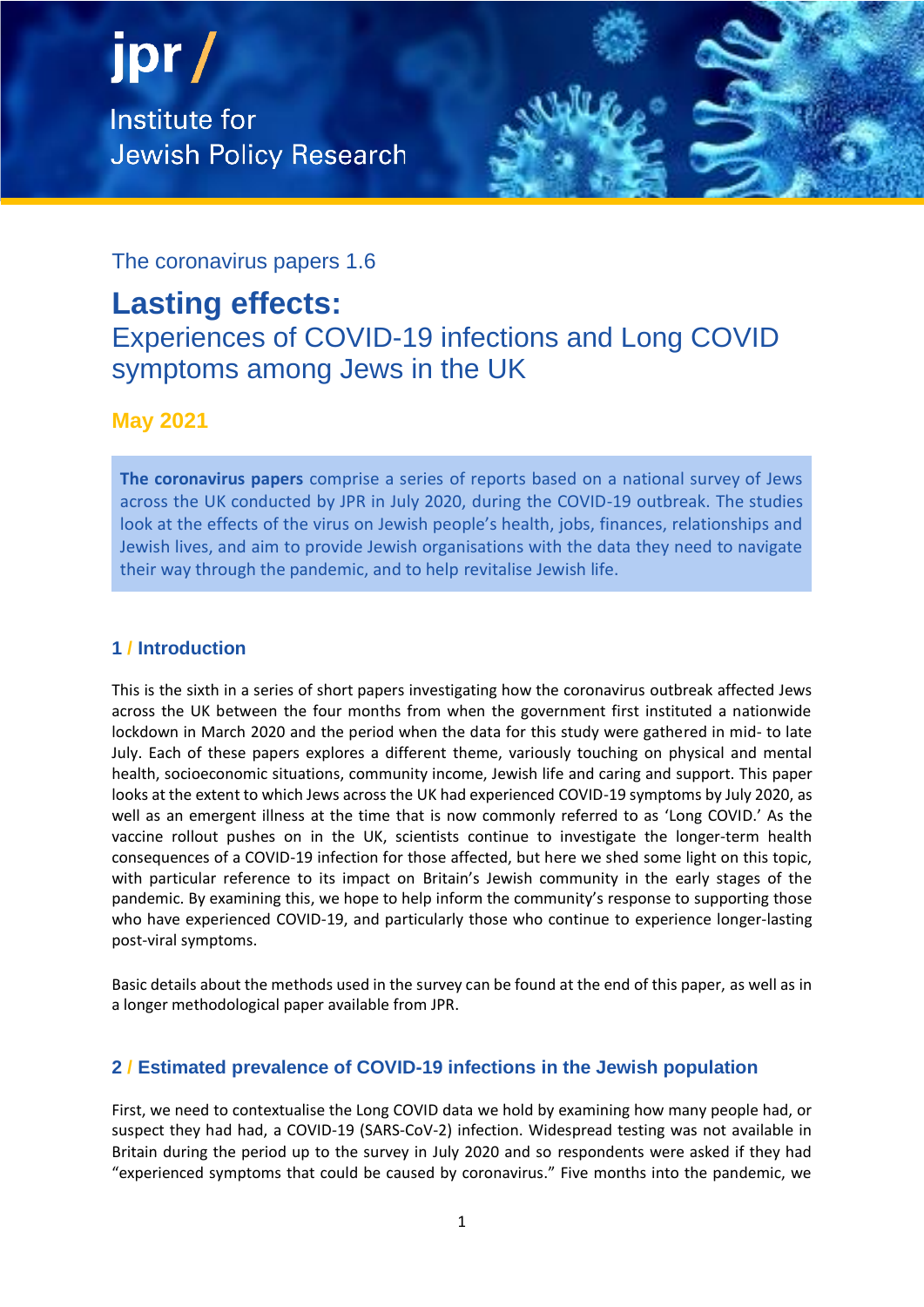found that a quarter (25%) of respondents (aged 16 and above) reported having had COVID-19 symptoms (Figure 1[Figure](#page-1-0)). As with similar studies based on self-reporting of such information, it is possible some misreporting occurred and therefore this figure should be treated with caution. However, even if not all of these were bona fide COVID-19 infections, it is also known that many COVID-19 cases are asymptomatic, so it seems likely that infection was already widespread in the Jewish community by July 2020. Since minimal testing was being carried out at the time in Britain, 4% of the full sample reported having tested positive for COVID-19,<sup>1</sup> rising to 15% of those who reported COVID-19 symptoms.

<span id="page-1-0"></span>**Figure 1. Proportion who had experienced coronavirus symptoms, tested positive or been hospitalised (aged 16 and above) by July 2020, Jewish population, UK, n=6984**



*Question: Have you experienced symptoms that could be caused by coronavirus? Question: Have you ever tested positive for coronavirus? Question: Have you been in hospital because of coronavirus symptoms?*

## **3 / Groups affected, by age, sex, geography and Jewish identity**

JPR data show that men were slightly more likely than women to report coronavirus symptoms (27% versus 24% respectively). Additionally, younger people were more likely to report symptoms than older people (Figure 2). However, there was a notable reduction around the early thirties. Although older people (aged 65 and above) were most likely to be severely affected by coronavirus, we see that they were also least likely to have reported symptoms.

 $1$  Respondents were not asked if they had tested negative.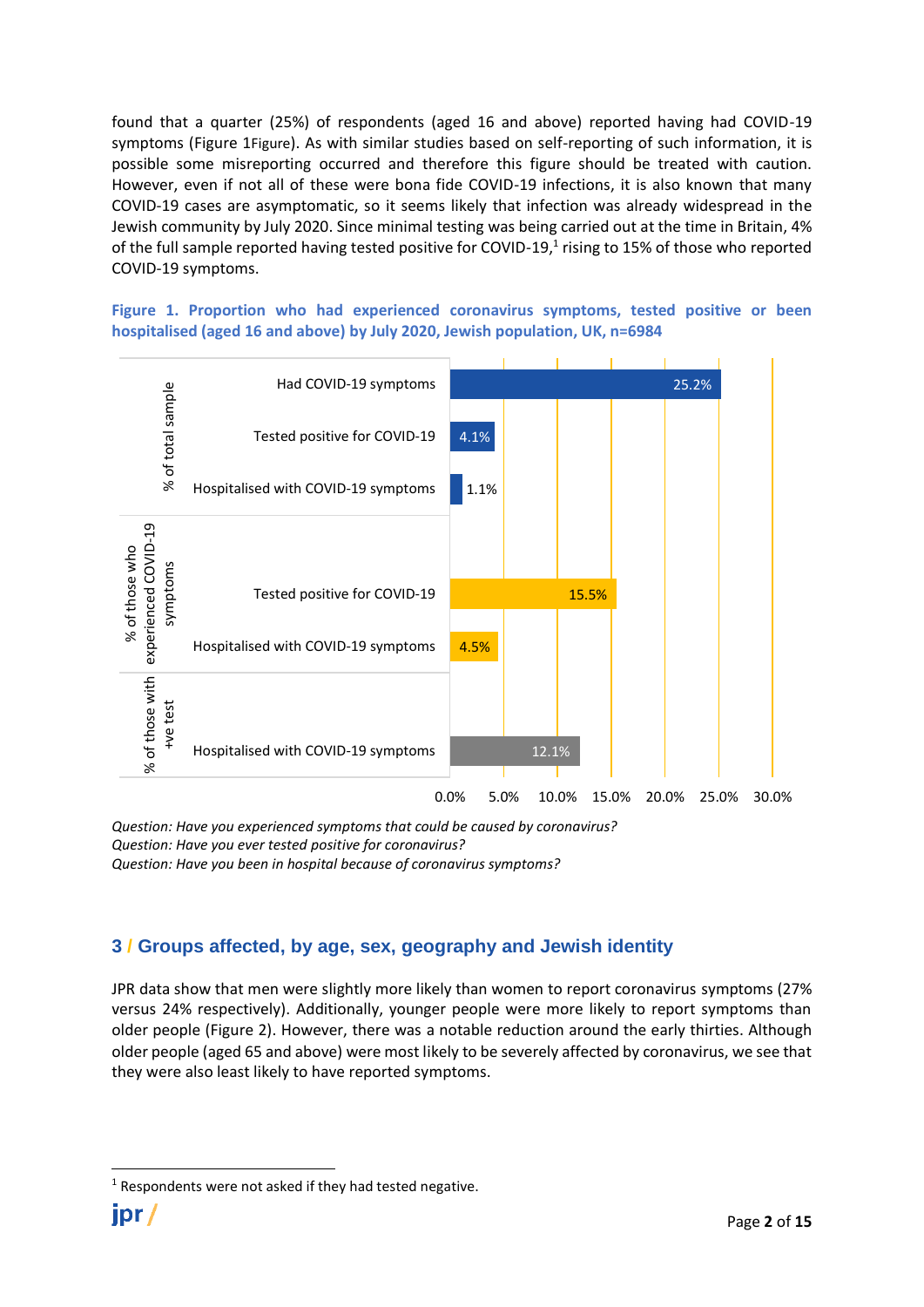



Different regions were affected to different degrees. Here we can see that Jews living in the North East were most likely to report symptoms (42%), at a level approaching twice the national average for Jews (Figure 3). This area includes Gateshead, which has a particularly young, strictly Orthodox community (discussed below).





*Question: Have you experienced symptoms that could be caused by coronavirus?*

*Question: Have you experienced symptoms that could be caused by coronavirus?*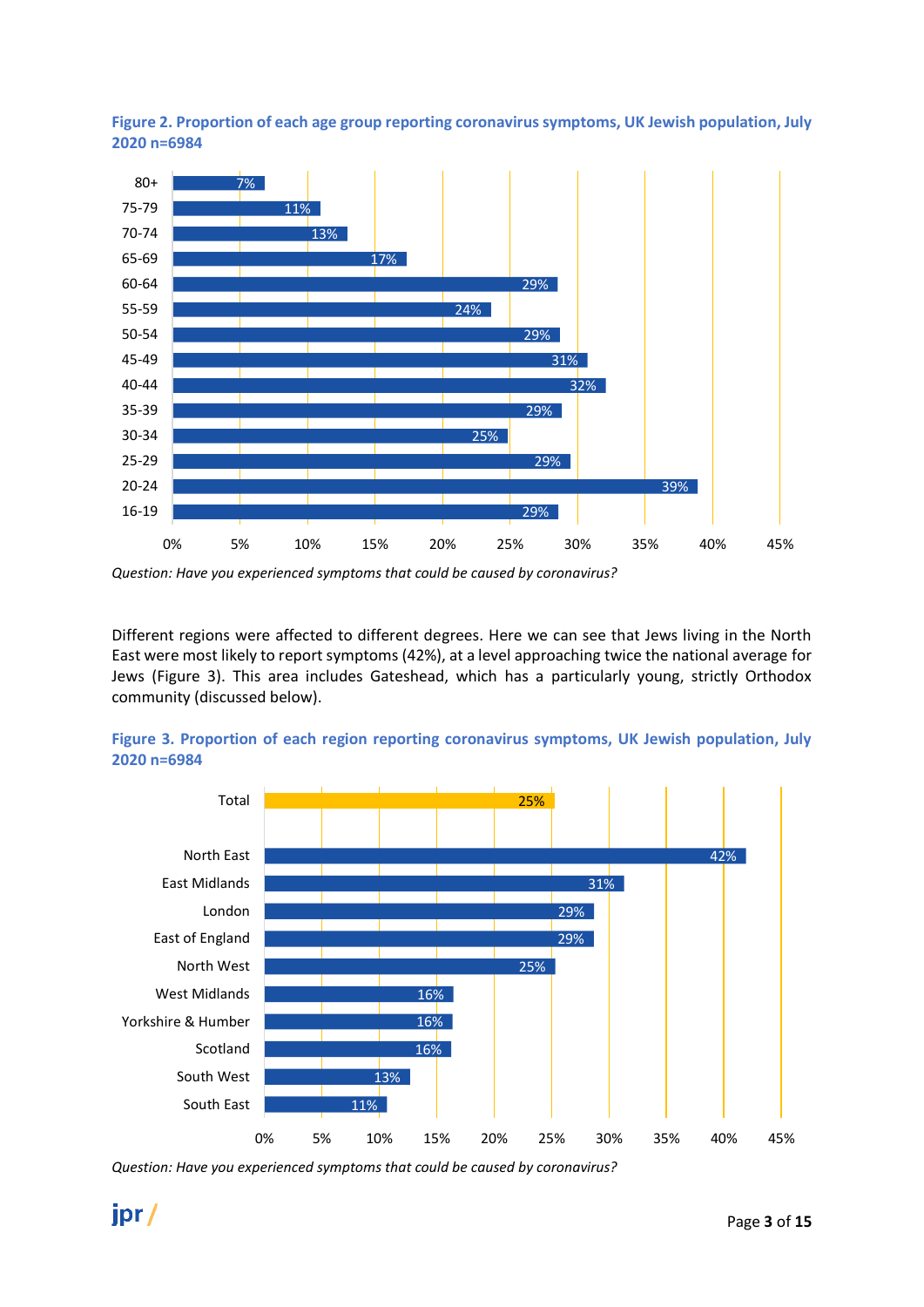These findings hint at variation by Jewish identity and, indeed, we can see that strictly Orthodox respondents were most likely to report symptoms (40%), at a level considerably higher than other denominations (Figure 4). Moreover, it is apparent that synagogue members were almost 50% more likely to report symptoms than non-members (29% versus 20%), although this proportion falls to 25% once we exclude the strictly Orthodox. As with age, this may be related to higher levels of social interaction and engagement with Jewish life. However, with the exception of the strictly Orthodox, the type of denomination does not seem to be a major factor. The high prevalence of COVID-19 among strictly Orthodox Jews is increasingly well documented.<sup>2</sup>





However, synagogue membership *per se* cannot be the whole explanation for the difference. That is because we also see this pattern in terms of non-synagogue members who are 'closely aligned' to particular denominations. In these cases, 52% of respondents 'closely aligned' with strictly Orthodox had experienced symptoms, with those closely aligned with Sephardi being the next most likely at 27%, suggesting that synagogue or communal *involvement* rather than membership is more important. Further, respondents who self-describe as having 'very strong' religiosity or whose outlook is 'religious' were also far more likely to report having had COVID-19 symptoms than other respondents (Figure 5).

*Question: Which, if any, of the following types of synagogue are you currently a member of?*

<sup>2</sup> See: Gaskell, K.M. et. al., *[Extremely high SARS-CoV-2 seroprevalence in a strictly-Orthodox Jewish](https://datacompass.lshtm.ac.uk/id/eprint/2084/1/Preprint_UK_Jewish_SARS-CoV-2.pdf) community [in the UK](https://datacompass.lshtm.ac.uk/id/eprint/2084/1/Preprint_UK_Jewish_SARS-CoV-2.pdf)*. London School of Hygiene and Tropical Medicine, February 2021, showing 65% of *haredi* Jews may have had COVID-19 by the end of 2020; see also Patrick Kingsley article in the [New York Times](https://www.nytimes.com/interactive/2021/02/17/world/middleeast/israel-orthodox-jews-haredim.html?action=click&module=Top%20Stories&pgtype=Homepage) (17 February 2021) regarding haredim in Israel, which describes the problem by means of a photo essay.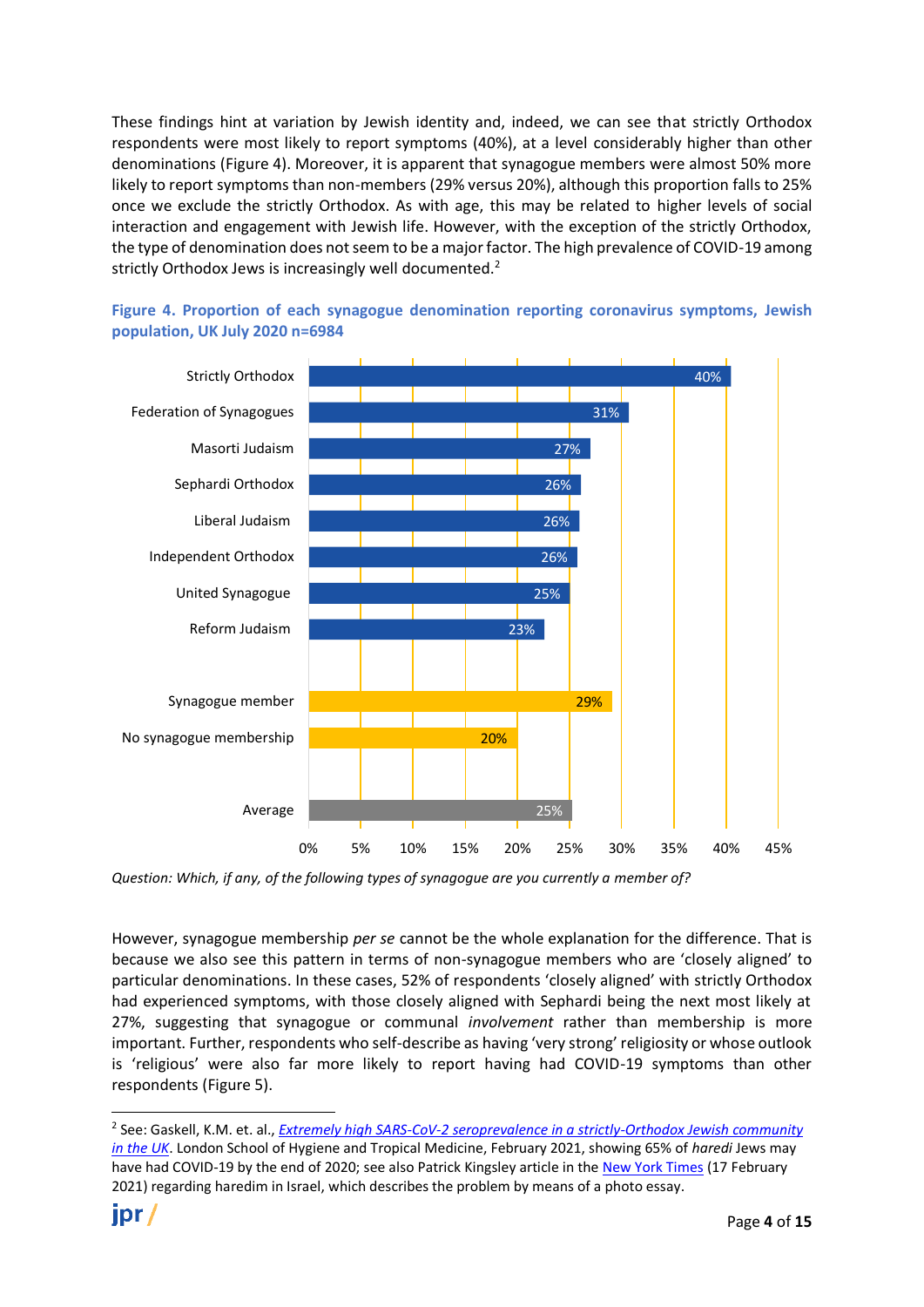**Figure 5. Proportion reporting coronavirus symptoms by religiosity and Jewish/religious outlook, Jewish population, UK July 2020 n=6984**



*Question: How would you describe your current level of religiosity? Question: When it comes to your outlook, how do you regard yourself?*

Respondents who reported experiencing symptoms that could be caused by coronavirus were asked in July 2020 when they first experienced those symptoms. Almost two out of three (64%) said they had first experienced symptoms in March, which was the clear peak of infection in this initial wave of the pandemic. But it is also apparent that more than one in six (16%) said they first experienced symptoms in February 2020 (Figure 6).

<span id="page-4-0"></span>



*Question: When did you first experience symptoms that could be caused by coronavirus?*

Whilst the most religious Jewish groups were most likely to report having experienced COVID-19 symptoms, it was actually the least religious groups who appear to have experienced them first.<sup>3</sup> For

<sup>&</sup>lt;sup>3</sup> A brief examination of overseas travel in February and March 2020 did not reveal a strong relationship.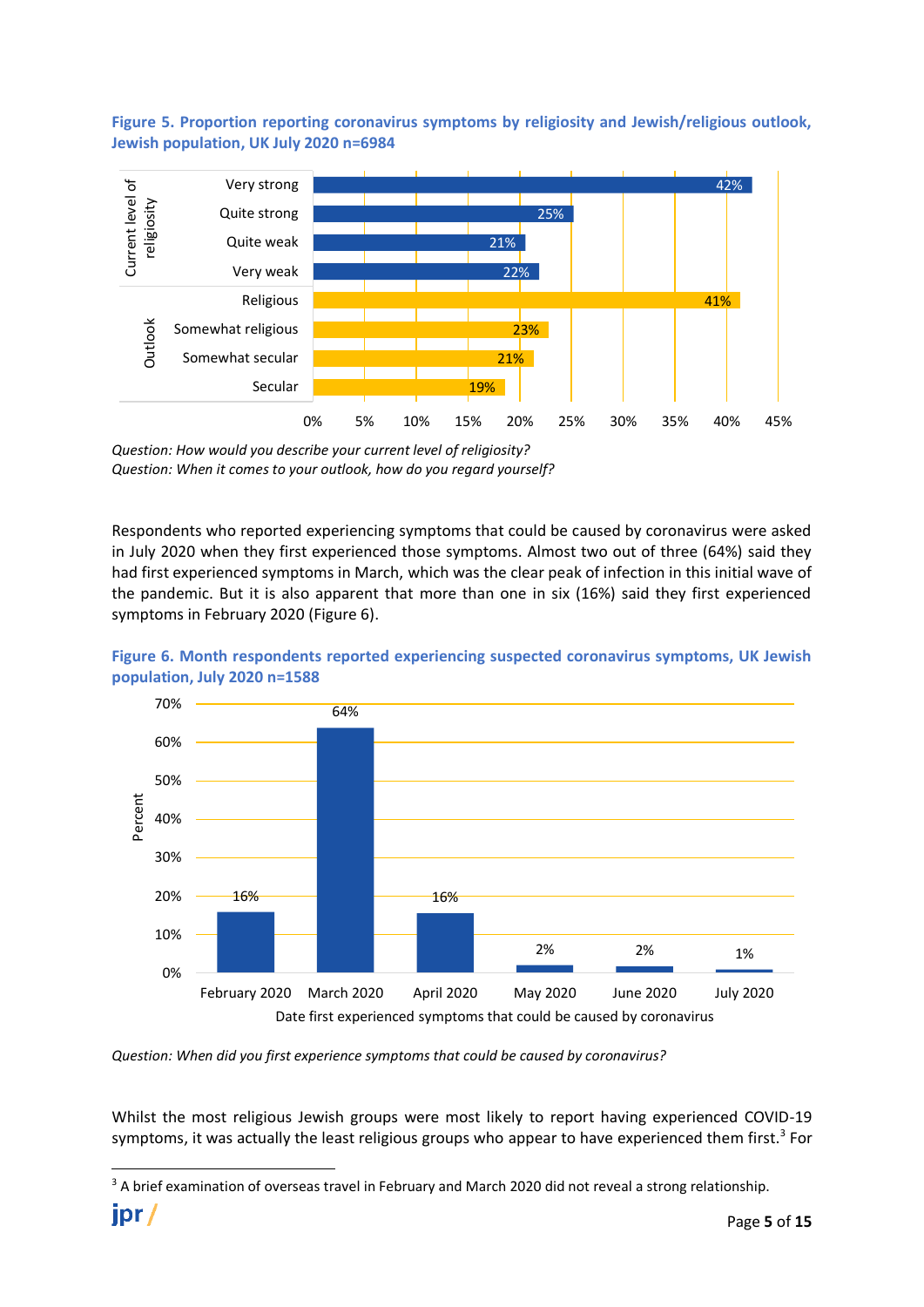example, relatively high proportions of non-Orthodox denominations reported experiencing symptoms in February: 27% of Liberal Jews, 22% of Masorti and 21% of Reform (Figure 7). By contrast, 7% of strictly Orthodox said they had experienced symptoms at this point. Indeed, a quarter (24%) of this group reports being infected in April, i.e. after lockdown began – more so than any other group identified.

Similarly, one in three (33%) of those who described themselves as 'very weakly' religious said they had symptoms in February 2020, compared with 14% among the 'quite weakly' religious, with the more strongly religious groups being lower still. We see a similar, albeit more nuanced, picture in terms of Jewish religious 'outlook' (i.e. secular to religious scale; not shown graphically).

**Figure 7. Month respondents reported experiencing suspected coronavirus symptoms by synagogue denomination and membership, UK, July 2020 n=1588**



*Question: When did you first experience symptoms that could be caused by coronavirus?*

## **4 / Long COVID**

There is now a growing body of scientific research about the long-term effects of a COVID-19 infection on the general population. But when JPR carried out its first COVID survey in July 2020, the term 'Long COVID' had not yet been coined and it was becoming clear that while many recovered fully after about two weeks of sickness, others experienced longer lasting effects. Much of what was known about Long COVID in the very early stages of the pandemic was necessarily based on patients' anecdotes, and in the few peer-reviewed studies, many focused only on patients who were initially hospitalised.<sup>4</sup> Yet we

<sup>&</sup>lt;sup>4</sup> Huang, C., et. al., '6-month consequences of COVID-[19 in patients discharged from hospital: a cohort study,'](https://www.thelancet.com/journals/lancet/article/PIIS0140-6736(20)32656-8/fulltext) *The Lancet*, 8th January 2021; Carfi, A., et. al. 'P[ersistent Symptoms in Patients After Acute COVID-19](https://jamanetwork.com/journals/jama/fullarticle/2768351/)', *JAMA*, 9<sup>th</sup> July 2020; Raman, B., et. al., 2020, 'Medium-term effects of SARS-CoV-2 infection on multiple vital organs, [exercise capacity, cognition, quality of life and mental health, post-](https://www.medrxiv.org/content/10.1101/2020.10.15.20205054v1)hospital discharge', preprint *medRxiv*, 2020;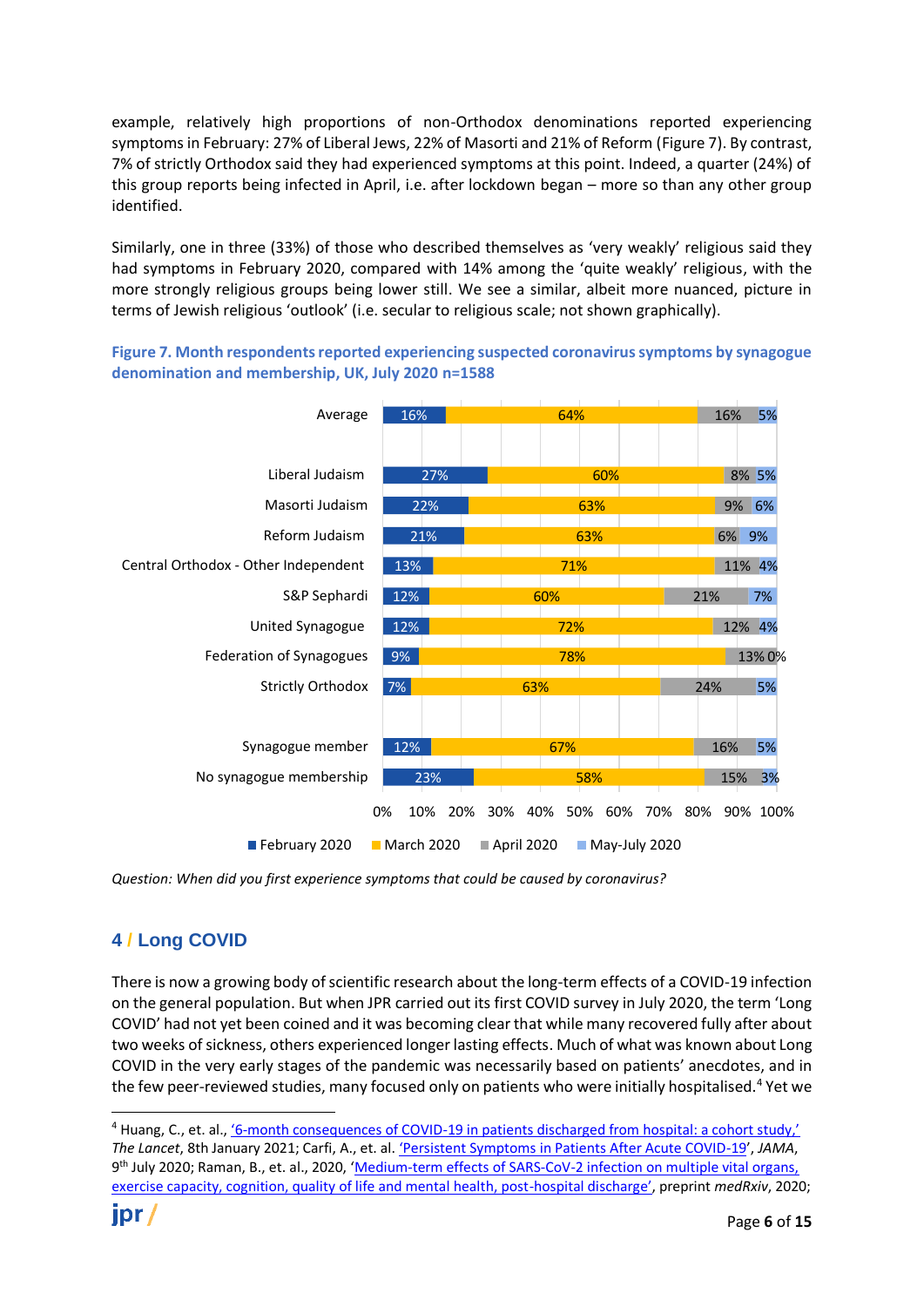now know that even mild cases can lead to longer term symptoms<sup>5</sup> and that there is concern about a societal care burden beyond that of COVID-19 itself.<sup>6</sup>

Although academic papers are beginning to appear, $7$  evidence is still being gathered, not least because the number of people who have been affected by Long COVID has not been tracked as closely as the number who have had an initial COVID-19 infection.<sup>8</sup> For a working definition of Long COVID, one team of experts has suggested it is "a collection of symptoms that develop during or following a confirmed or suspected case of COVID-19, and which continue for more than 28 days."<sup>9</sup> It is thought that about one in three people with COVID-19 have symptoms that last longer than the typical two weeks.<sup>10</sup> One international web-based study found that Long COVID is associated with 205 symptoms affecting multiple organs, with the most frequent symptoms reported six months after the initial infection being fatigue (75% to 80%), post-exertional malaise (69% to 75%), and cognitive dysfunction (52% to 59%).<sup>11</sup>

In the UK, it was not until November 2020 that the NHS announced it would launch a network of specialist clinics to provide assistance to long-term sufferers,<sup>12</sup> and in February 2021, the government awarded a £18.5 million research investment into the condition.<sup>13</sup> There have also been recent calls for the government to recognise Long COVID as an occupational disease.<sup>14</sup> ONS estimated in January 2021 that as many as 300,000 people in the UK may be suffering from Long COVID.<sup>15</sup>

While we know that British Jews suffered a particularly high level of mortality in the first wave of the pandemic,<sup>16</sup> we also know that the vast majority of those who said they experienced COVID-19 symptoms were not hospitalised with the disease (see [Figure,](#page-1-0) page [2\)](#page-1-0). Therefore, like most 'long haulers' (a term also used to describe sufferers of Long COVID), Jews with Long COVID have also been missed out in studies that have focused on discharged hospital patients.

As we have seen, JPR asked respondents whether they had "experienced symptoms that could be caused by coronavirus?" All of those who responded in the affirmative (25% in [Figure](#page-1-0) above, n=1,588) were then asked a follow-up question about their recovery. The majority (84%) reported that they had "made a full recovery" from the primary symptoms of their diagnosed or suspected coronavirus

[and their symptoms collected by the Covid Symptoms Study App'](https://www.medrxiv.org/content/10.1101/2020.10.19.20214494v2), preprint *medrXiv,* 2020; Carfi, et. al., op.cit. <sup>8</sup> Alwan, N. A. ['Surveillance is underestimating the burden of the COVID](https://www.thelancet.com/journals/lancet/article/PIIS0140-6736(20)31823-7/fulltext)-19 pandemic', *The Lancet*, 27th August 2020.

<sup>5</sup> Gale, J., 'Even [Mild Covid-19 Infections Can Make People Sick for Months](https://www.bloomberg.com/news/articles/2020-10-07/even-mildest-covid-risks-leaving-lingering-symptoms-months-later)', *Bloomberg*, 7 October 2020.

<sup>6</sup> Campbell, D. 'N[HS may face a million long Covid patients after pandemic](https://www.theguardian.com/society/2021/mar/05/nhs-long-covid-patients-after-pandemic)', *The Guardian*, 6th March 2021.

<sup>7</sup> Huang, et. al., op. cit.; Sudre, C. H., et. al., ['Attributes and predictors of Long](https://www.medrxiv.org/content/10.1101/2020.10.19.20214494v2)-COVID: analysis of COVID cases

<sup>&</sup>lt;sup>9</sup> Davis, H. E., et. al., 'Characterizing Long COVID in an International Cohort: 7 Months of Symptoms and Their [Impact'](https://www.medrxiv.org/content/10.1101/2020.12.24.20248802v2), p.2, preprint medRxiv, 2020.

<sup>10</sup> LaVergne. S. ['How many people get 'long COVID' –](https://theconversation.com/how-many-people-get-long-covid-and-who-is-most-at-risk-154331) and who is most at risk?' *The Conversation*, 18 February 2021.

<sup>&</sup>lt;sup>11</sup> Davis, et. al., op. cit.

<sup>&</sup>lt;sup>12</sup> National Health Service, ['NHS launches 40 'long COVID' clinics to tackle persistent symptoms'](https://www.england.nhs.uk/2020/11/nhs-launches-40-long-covid-clinics-to-tackle-persistent-symptoms/), 15 November 2020.

<sup>&</sup>lt;sup>13</sup> National Institute for Health Research, '*£18.5* million awarded to new research projects to understand and [treat long COVID'](https://www.nihr.ac.uk/news/185-million-awarded-to-new-research-projects-to-understand-and-treat-long-covid/26895?pr=), 18 February 2021.

<sup>14</sup> ['Long Covid: MPs call for compensation for key workers'](https://www.nihr.ac.uk/news/185-million-awarded-to-new-research-projects-to-understand-and-treat-long-covid/26895?pr=), *BBC News*, 18 February 2021.

<sup>&</sup>lt;sup>15</sup> Office for National Statistics, ['Updated estimates of the prevalence of long COVID symptoms'](https://www.ons.gov.uk/peoplepopulationandcommunity/healthandsocialcare/healthandlifeexpectancies/adhocs/12788updatedestimatesoftheprevalenceoflongcovidsymptoms), 21st January 2021

<sup>16</sup> Staetsky, L. D. and Paltiel, A. (November 2020), *[COVID-19 mortality and Jews: A global overview of the first](https://jpr.org.uk/publication?id=17693)  [wave of the coronavirus pandemic, March to May 2020](https://jpr.org.uk/publication?id=17693)*. London: Institute for Jewish Policy Research.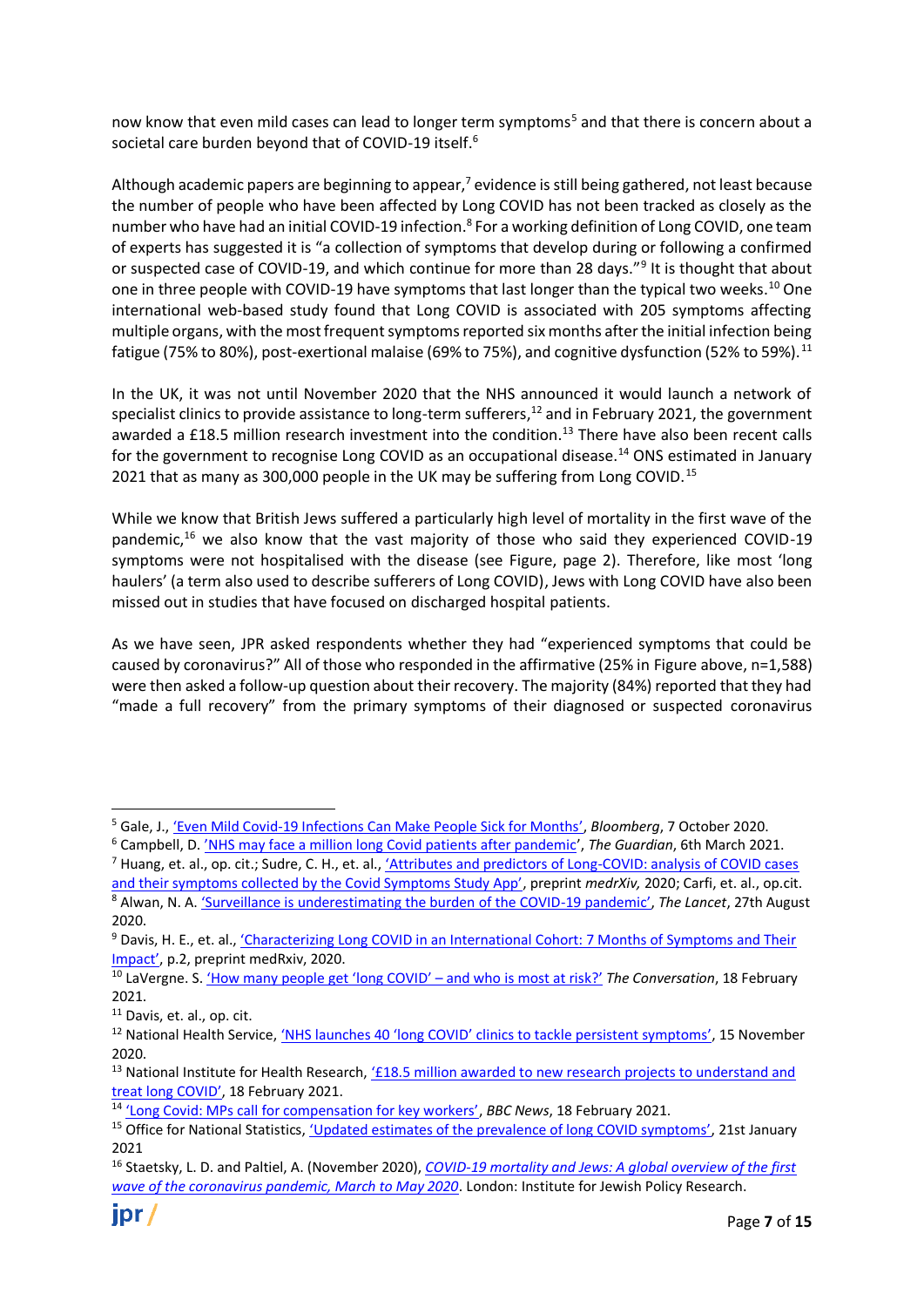infection, but a further 13% said they continued to experience "persistent health problems," and 3% said they "continued to suffer from the primary symptoms" (Figure 8). $^{17}$ 

**Figure 8. Proportion of those who had experienced COVID-19 symptoms who had recovered or continued to experience health problems, UK Jewish population aged 16 and above, N=1588**



*Question: Have you made a full recovery from the primary symptoms of your diagnosed or suspected coronavirus infection?*

However, 13% cannot be considered the final indicator of Long COVID among JPR respondents. That is because most<sup>18</sup> of those who said they "continued to suffer from the primary symptoms" first became infected before May 2020, i.e. at least five weeks earlier. Yet Long COVID is currently defined as any symptoms that persist or emerge *three weeks* after the initial infection (since most people recover in about two weeks).<sup>19</sup> We know this because we also asked respondents when they first experienced their initial symptoms, and recalculating the data to include these individuals indicates that, in total, 15% of respondents who experienced symptoms that could have been caused by coronavirus were exhibiting Long COVID symptoms in July 2020.

It is not simple to compare these figures directly with other studies due to different methodologies, timeframes and the evolving understanding of the health issues being measured. However, the Office for National Statistics (ONS) has recently issued experimental estimates about the prevalence of Long COVID in the national UK population (aged 2 and above), tracing data since October 2020. These show that 22% of those who had *tested positive* for COVID-19 reported symptoms five weeks later, and 10% reported symptoms twelve weeks later.<sup>20</sup> Another study, which was mainly UK-based, has found 13% reported symptoms lasting more than 28 days, 5% more than 8 weeks and 2% more than 12 weeks.<sup>21</sup>

<sup>&</sup>lt;sup>17</sup> Unfortunately, this Long COVID estimate is likely to be understated, as first, anyone with Long COVID who was initially asymptomatic or otherwise unaware that they had had a COVID-19 infection was not asked about longer-term issues. Second, those who had experienced longer term health problems, but which had resolved by the time of the survey, were also not asked this question.

<sup>&</sup>lt;sup>18</sup> The proportion was 87%.

<sup>19</sup> LaVergne, February 2021, op. cit.

<sup>&</sup>lt;sup>20</sup> Office for National Statistics, 21st January 2021, op. cit.

<sup>&</sup>lt;sup>21</sup> Sudre, C.H., Murray, B., Varsavsky, T. et al. 2021 ['Attributes and predictors of long COVID'](https://www.nature.com/articles/s41591-021-01292-y#citeas), Nat Med (2021).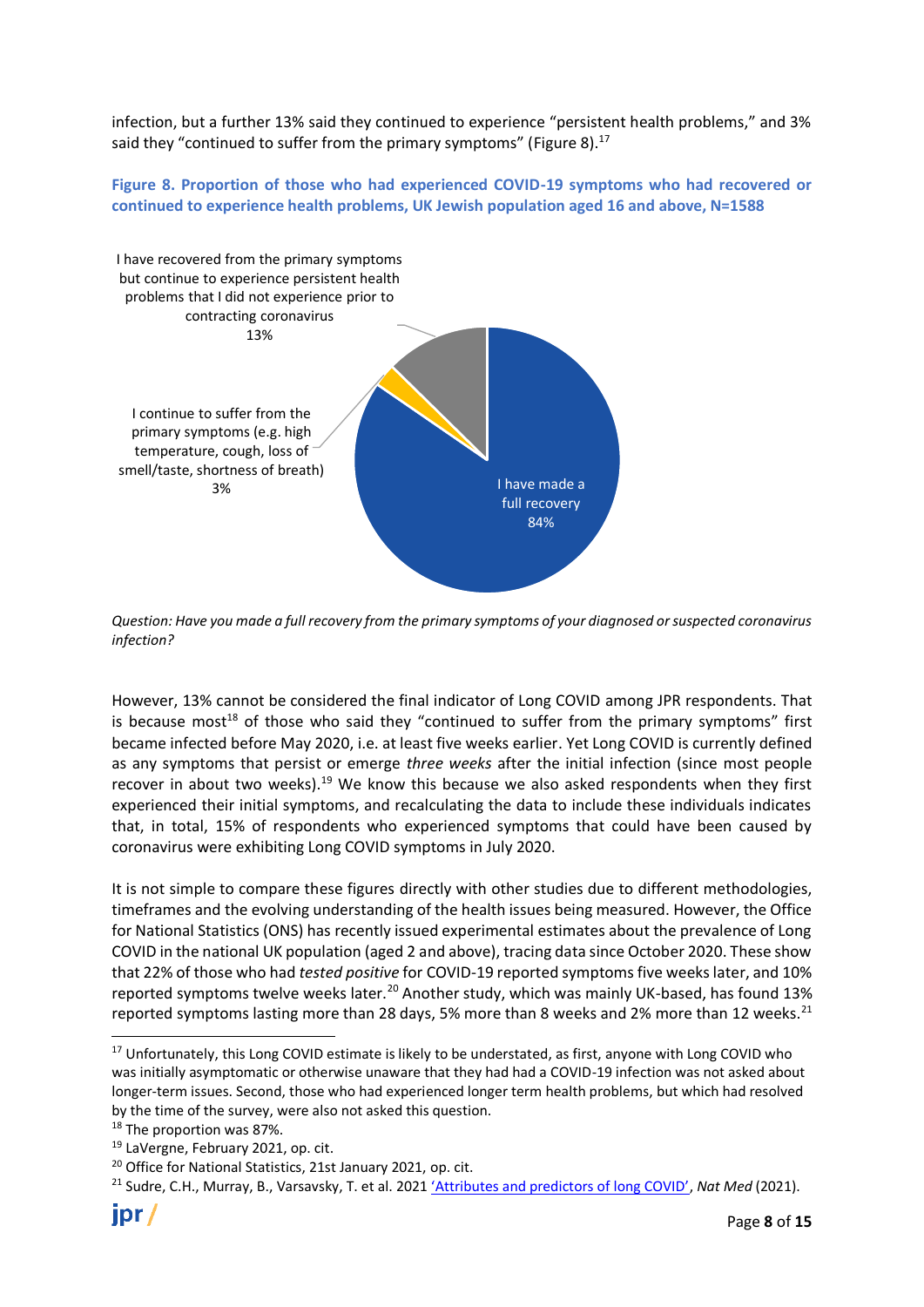All of this therefore suggests that Britain's Jewish population has been affected by Long COVID to a similar degree as the general population.

In [Figure](#page-1-0) it was shown that, as of July 2020, before testing was widely available in the UK, 15% of Jews who suspected they had had a COVID-19 infection had tested positive. 22% of this group reported Long COVID symptoms (the same proportion found by ONS), compared with 14% among those who had not tested positive.

JPR data suggest that of those who said they first experienced symptoms that could be caused by coronavirus in February 2020, almost a quarter, 23%, said they continued to experience persistent health problems at least five months later (i.e. in July 2020) (Figure 9). This shows that Long COVID symptoms can persist for several months. However, the pattern was uneven. The majority (64%) of suspected Jewish COVID-19 cases occurred in March 2020 (see [Figure,](#page-4-0) page 5 above), but of these, a lower proportion, 14%, reported Long COVID symptoms four months later. It is not clear why those infected more recently were less likely to report ongoing health issues, especially given the experimental ONS data indicate the opposite is occurring in the national population. The broad 95% confidence intervals on the February and May-June datapoints suggest this may be a statistical aberration but it must also be reiterated that the two surveys have different methodologies and examine different time periods. Clearly, more work is required to understand this better.





*Question: When did you first experience symptoms that could be caused by coronavirus?* % who continue to experience persistent health problems

## **5 / Long COVID symptoms by sex, age, and preexisting health conditions**

The experimental data from ONS suggests that there is a slight gender difference, with 21% of men and 24% of women exhibiting Long COVID symptoms five weeks after infection based on a sample of just over 9,000 individuals who had ever tested positive.<sup>22</sup> We did not observe this in the JPR survey, which showed that 15% of men and 15% of women reported Long COVID symptoms.

Recent ONS findings show a peak in the middle aged groups, and a lower prevalence in the younger and older age groups (Figure 10). However, the JPR data suggest that the likelihood increases with age: i.e. older Jewish people who experienced symptoms consistent with COVID-19 are more likely

<sup>&</sup>lt;sup>22</sup> Office for National Statistics, ['Updated estimates of the prevalence of long COVID symptoms'](https://www.ons.gov.uk/peoplepopulationandcommunity/healthandsocialcare/healthandlifeexpectancies/adhocs/12788updatedestimatesoftheprevalenceoflongcovidsymptoms), 21 January 2021.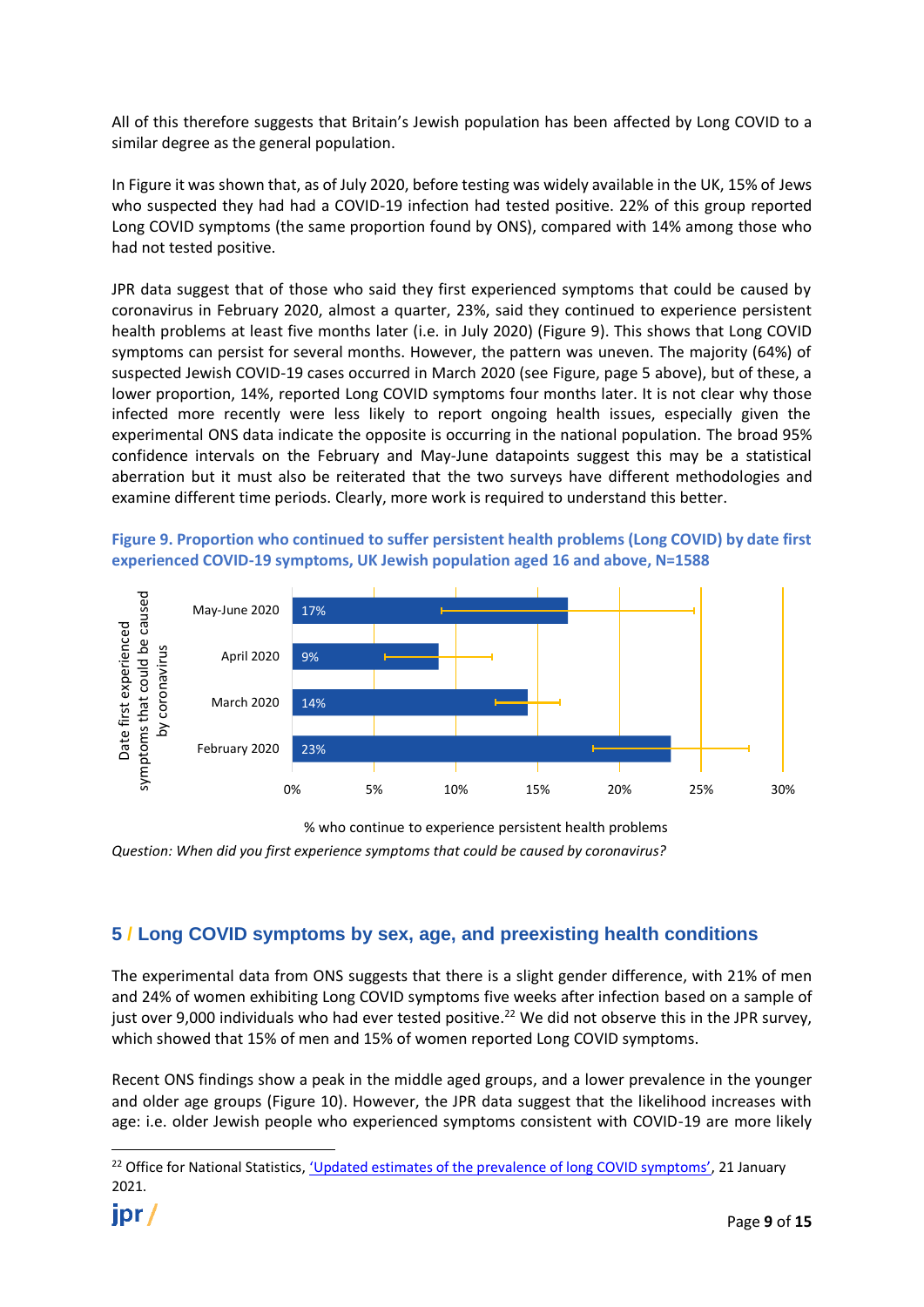than younger Jewish people to report Long COVID health concerns. While it is not clear why there is a difference here it must be reiterated that the two methodologies are (necessarily) different. Further, the confidence interval for Jewish people in the oldest group (70 years and above) is wide and encompasses the ONS datapoint, so this value may be a statistical aberration.





^ Error bars show 95% confidence intervals of the JPR data

\* ONS data start at age 17.

JPR respondents who had preexisting health conditions\*, were far more likely to report Long COVID than those without such preexisting conditions (Figure 11). Even having just one such condition meant respondents who had had a suspected coronavirus infection were more than twice as likely to report Long COVID (25% versus 11%).

#### **Figure 11. Proportion who continued to suffer persistent health problems (Long COVID) by number of preexisting health conditions\*, UK Jewish population aged 16 and above, n=1588**



\* *Question: Do you currently have a long-term condition(s) that makes you particularly susceptible to serious effects from coronavirus?* [Answer options: Angina or long-term heart condition, Asthma or long-term chest condition, Autoimmune disease (e.g. MS, lupus), Cancer, Diabetes, Other long-term condition].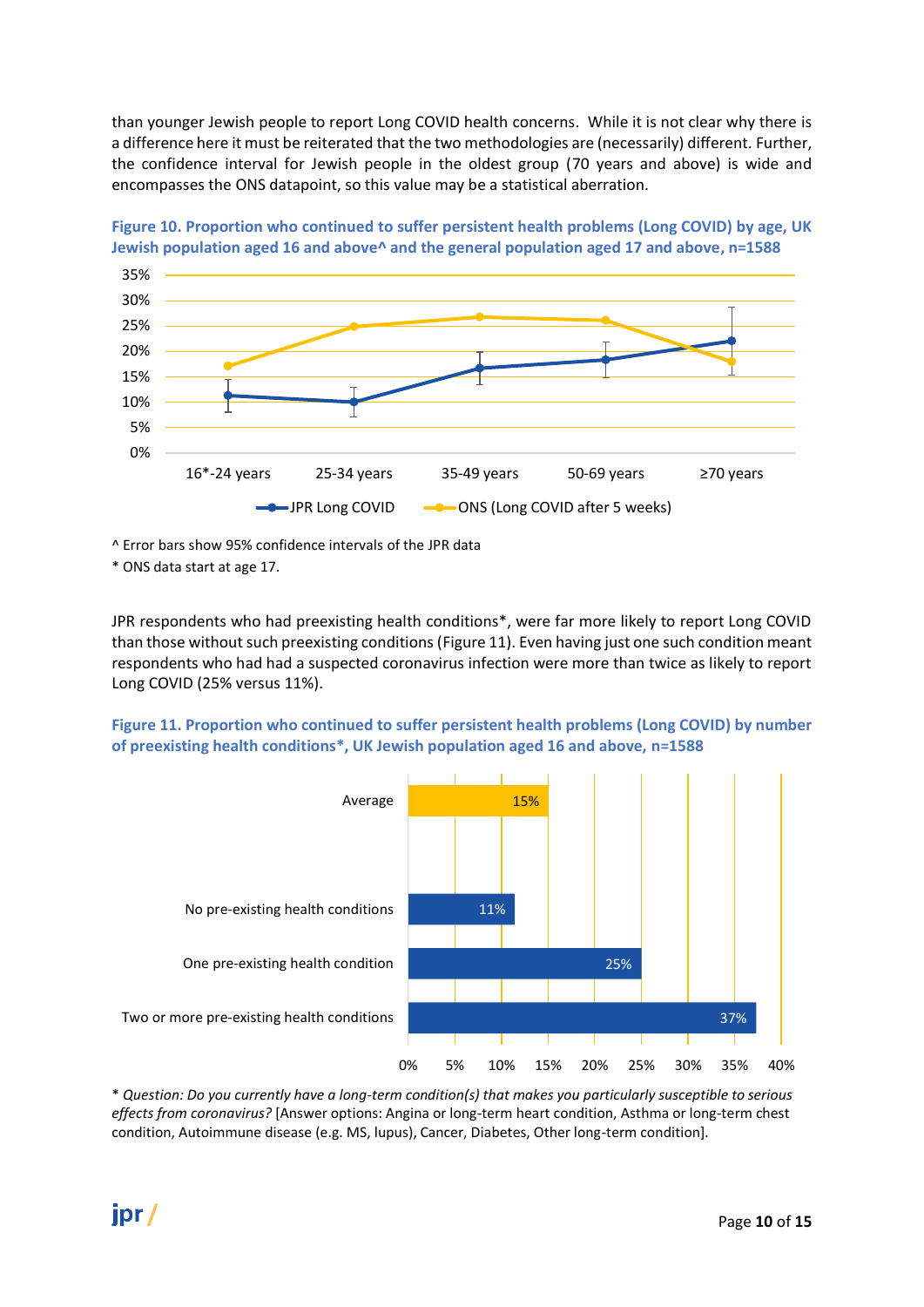# **6 / Type and severity of Long COVID symptoms**<sup>23</sup>

As noted,<sup>24</sup> Long COVID is associated with a bewildering array of symptoms, and some commentators have pointed out these may also fluctuate and relapse.<sup>25</sup> JPR presented respondents with a list of possible symptoms they may have experienced, along with an 'other' write-in option. The most commonly reported issue was shortness of breath affecting half of sufferers (51%), followed by 'severe fatigue' affecting 43% (Figure 12). Two out of five (40%) said they felt 'groggy or fuzzy-headed' and 31% experienced chest pain or pressure. One in three (32%) experienced just one persistent health problem, and a further 20% experienced two such problems, but almost half of those who reported longer term effects (48%) experienced three or more persistent health problems.

**Figure 12. Type of symptoms reported among those with Long COVID, UK Jewish population aged 16 and above, n=211 per item**



*Question: What persistent health problems have you been experiencing that you did not have before the initial onset of your symptoms?*

Many other persistent health problems were mentioned by respondents in the write-in box of the questionnaire, including: cough, hair loss, kidney pain, memory deterioration, nerve damage, sore throat, loss of taste and smell, and voice affected/difficulty speaking. Separately, ONS's experimental Long COVID dataset also examined this issue, and whilst not directly comparable with the JPR numbers, found that 'fatigue' was the most common problem, followed by 'cough' and 'headache'.<sup>26</sup>

JPR respondents reporting Long COVID were also asked to subjectively assess the severity of their symptoms.<sup>27</sup> Most (58%) described them as mild, but 35% said they were moderate and for 7% they were severe.<sup>28</sup>

<sup>23</sup> This section does not include those who said they were *currently* (July 2020) suffering COVID-19 symptoms but who also said they were infected before June 2020 (i.e. they had Long COVID).

<sup>24</sup> Davis H et al 2020 op cit.

<sup>25</sup> Alwan, N. A. 'A negative COVID-[19 test does not mean recovery'](https://www.nature.com/articles/d41586-020-02335-z), *Nature*, 11 August 2020.

<sup>&</sup>lt;sup>26</sup> Office for National Statistics, 21 January 2021, op. cit.

 $27$  Question: And overall, would you describe these persistent health problems as mild, moderate or severe?  $28$  n=211.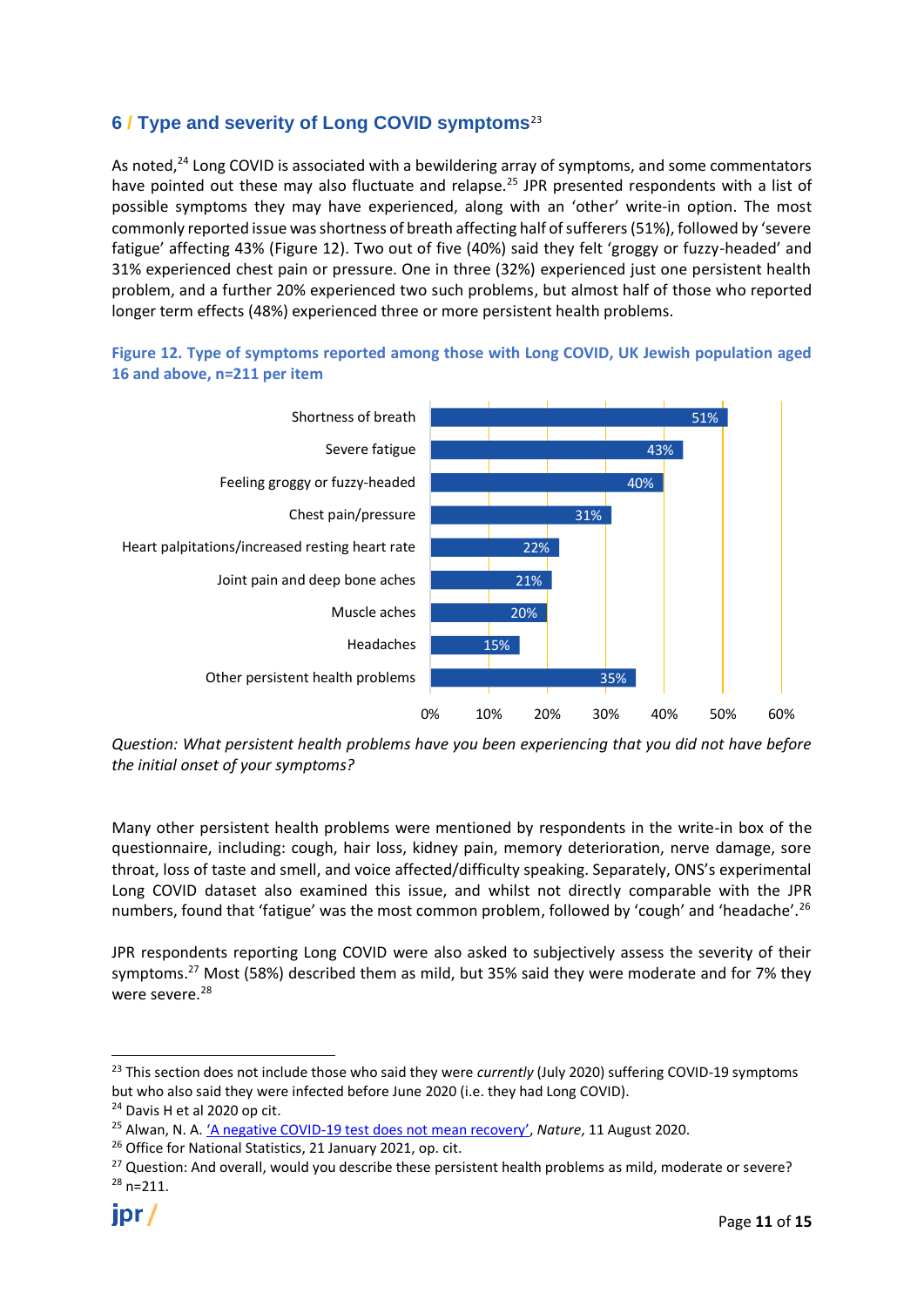Finally, it is clear that Long COVID may be detrimental to one's health in other ways. Respondents with Long COVID were both much less happy and rather more anxious than those who had recovered from their COVID-19 symptoms and those who had never had any symptoms to start with (Figure 13).<sup>29</sup> This link has also been noted more widely and is one of the main concerns about the long lasting impacts of the pandemic.<sup>30</sup> Indeed, it is one the main reasons the government is funding the NIHR project.<sup>31</sup>





*Question: Overall, how happy did you feel yesterday?* [0 - Not at all happy to 10 - Completely happy]. *Question: Overall, how anxious did you feel yesterday?* [0 - Not at all anxious to 10 - Completely anxious].

## **7 / Conclusion**

As we learn more about Long COVID we will work to fill in the many gaps that remain in our understanding of what is increasingly looking like one of the main long-term health legacies of the coronavirus pandemic. Simple questions such as what characterises Long COVID, how long it lasts, who is most vulnerable, and perhaps most important of all, how to recover from it, are still poorly understood one year after it emerged as a distinct health problem.

That it remains poorly understood was made clear in the findings of Parliament's recent All-Party Group on Coronavirus, which has called for better measurement of the problem, improved recognition of it as a medical condition by the medical community, as well as increased research funding and better information for employers and GPs.<sup>32</sup>

In this context, the data gathered by JPR must be understood as a modest contribution to our understanding of a serious health issue confronting the population as a whole, which, of course, includes the Jewish community. Looking ahead, as more and more people in Britain are vaccinated

<sup>&</sup>lt;sup>29</sup> This differential was also noted in our report on mental welfare. See Graham, D., Lessof, C. and Boyd, J. *[Hidden effects: The mental health of the UK's Jewish](https://jpr.org.uk/publication?id=17593) population during the COVID-19 pandemic*, London: Institute for Jewish Policy Research, p.15.

<sup>30</sup> Raman, et. al., 2020, op, cit.; Gale, 2020, op. cit.

<sup>&</sup>lt;sup>31</sup> National Institute for Health Research, 2021, op. cit.

<sup>&</sup>lt;sup>32</sup> All-Party Group on Coronavirus[, Interim Report December 2020,](https://d3n8a8pro7vhmx.cloudfront.net/marchforchange/pages/326/attachments/original/1606989975/APPG_on_Coronavirus_Interim_Report_December_2020__%282%29.pdf?1606989975) Sections 4.1 and 4.2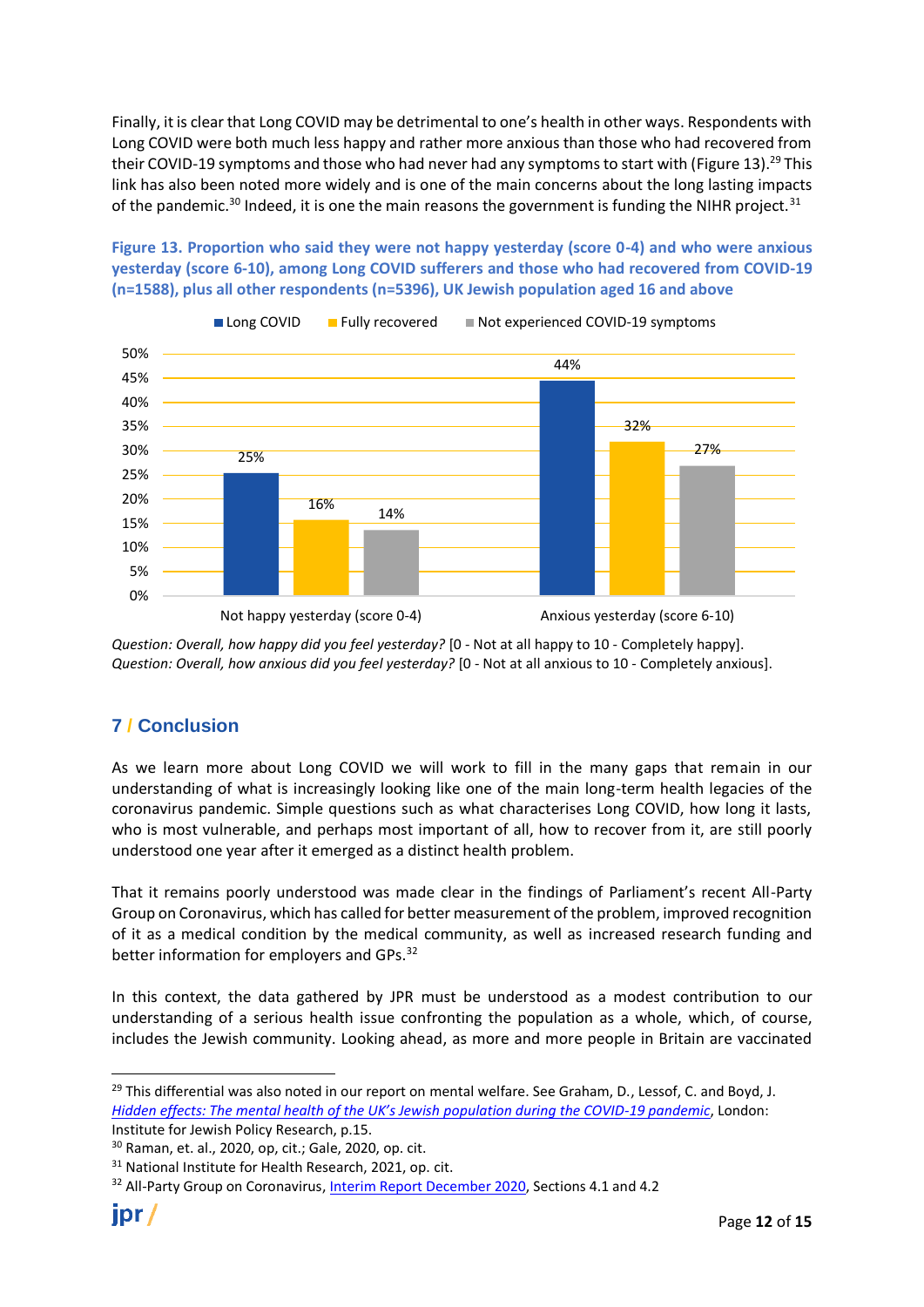against COVID-19, dealing with the burden of Long COVID could become an important task for Jewish community welfare groups and health professionals.

Long COVID will be a topic in JPR's next national survey, which will help us to build on what we have already learnt in order to provide the Jewish community with greater information about this issue so that it can better plan and provide for the welfare of Jews in the UK.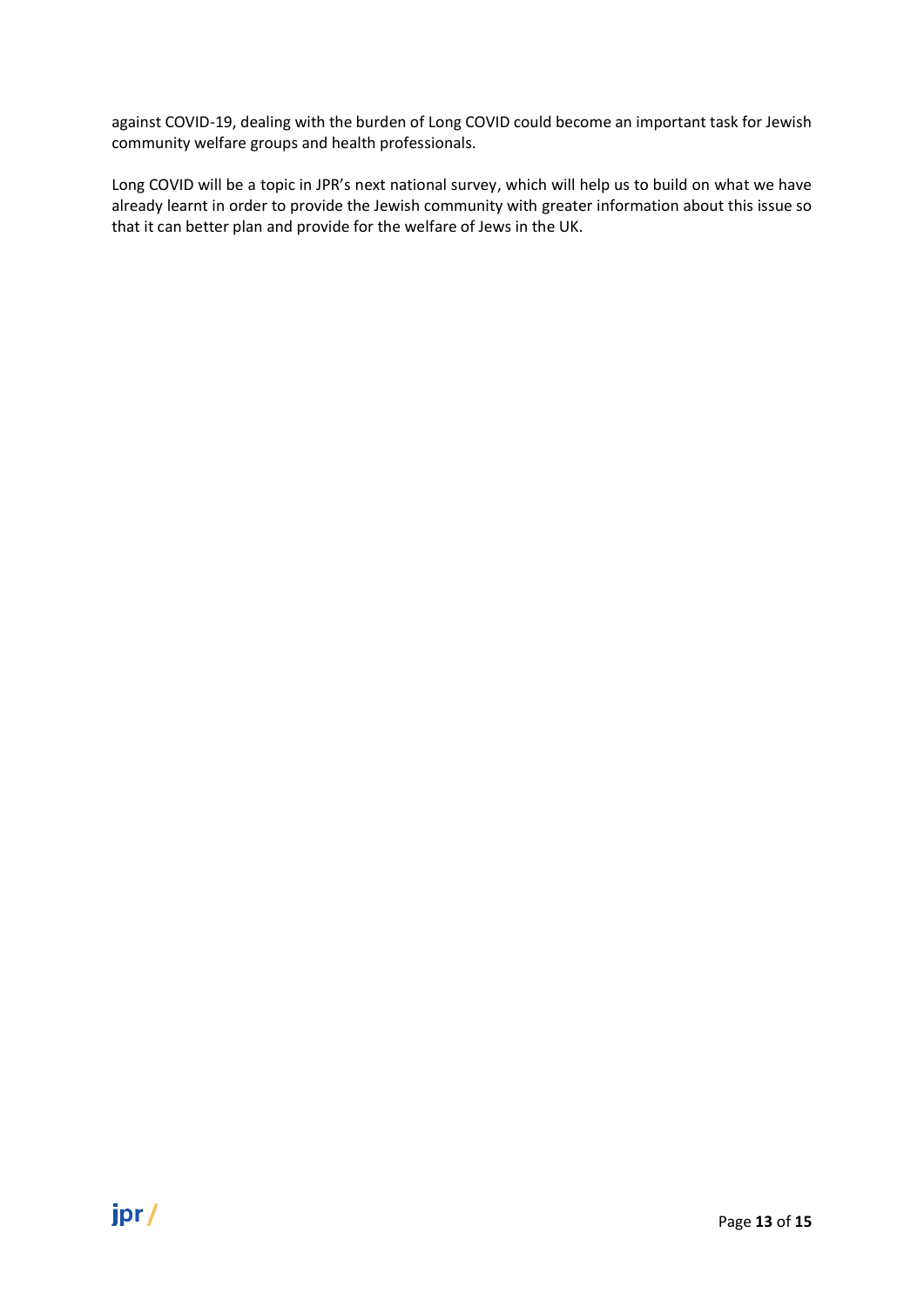#### **/ Methodological note**

These results are based on an online survey of Jewish people aged 16 and over living in the UK. A total of 6,984 individuals who took part are included in this analysis. They responded variously to emails and e-newsletters sent out by a wide range of Jewish communal organisations and synagogues, or to messaging through social media, word of mouth, or referrals from other survey participants. Five £100 shopping vouchers were offered as an incentive. Since this report focuses on household financial wellbeing, we present findings based on household representatives rather than all individuals. To achieve this, we selected 3,807 household representatives from the 6,984 respondents, representing a random sample of Jewish households across the UK.

The questionnaire was developed by JPR, drawing on a range of existing surveys, including some newly created to respond to COVID-19. It was programmed in-house using Confirmit software and formed part of a wider panel recruitment process. Except for a handful of individuals who requested telephone interviews, the survey was completed online, by computer, smartphone or tablet, from 9-31 July 2020, including a short piloting process. The median time taken to complete the survey was 25 minutes.

The survey data were cleaned and weighted to adjust for the age, sex, religious affiliation/denomination and geographical profile of the Jewish community in the UK based on 2011 Census data. Statistical analysis was carried out using IBM SPSS Version 26, and the text in this report focuses wherever possible on findings which are statistically significant. A more detailed methodological report will be available at www.jpr.org.uk.

#### **/ Acknowledgments**

This report is part of a series of papers for which designated seed funding has been provided by the Genesis Philanthropy Group, Elizabeth and Ashley Mitchell and the Jewish Leadership Council. JPR is extremely grateful to them, together with the trusts and foundations that invest in JPR's work more generally, for their contributions both to our studies on COVID-19 and the research development required to build JPR's [UK Jewish research panel.](https://eur01.safelinks.protection.outlook.com/?url=https%3A%2F%2Fwww.jprpanel.org.uk%2Fcommunities%2Fdefault.aspx%3Fp%3Dp442886108620&data=02%7C01%7C%7C904cb10b0b53462570f508d85414497d%7Cf5cc439b22454f0db515289ba6b9c5c0%7C0%7C0%7C637351793389537724&sdata=kiPfHnIvD5yppr3i3lL9IUGl3GQgrm43ksnk9vi6wD8%3D&reserved=0)

In addition to project funding, there are a number of trusts and foundations that are longstanding core funders of JPR, and without their unrestricted regular support for our research team overheads none of our projects would be possible. We are particularly indebted to Pears Foundation for its support of JPR's work over many years, to the Rothschild Foundation Hanadiv Europe and the Maurice Wohl Charitable Foundation for their multi-year investments in our programme, and to major core funders, the Lewis Family Charitable Trust, the Charles Wolfson Charitable Trust, the Eranda Rothschild Foundation and the Bloom Foundation.

We also thank the many people across the UK who gave up their time to complete the COVID-19 survey and to support our research. We know their time is precious, so we are particularly grateful to them for sharing their thoughts and experiences.